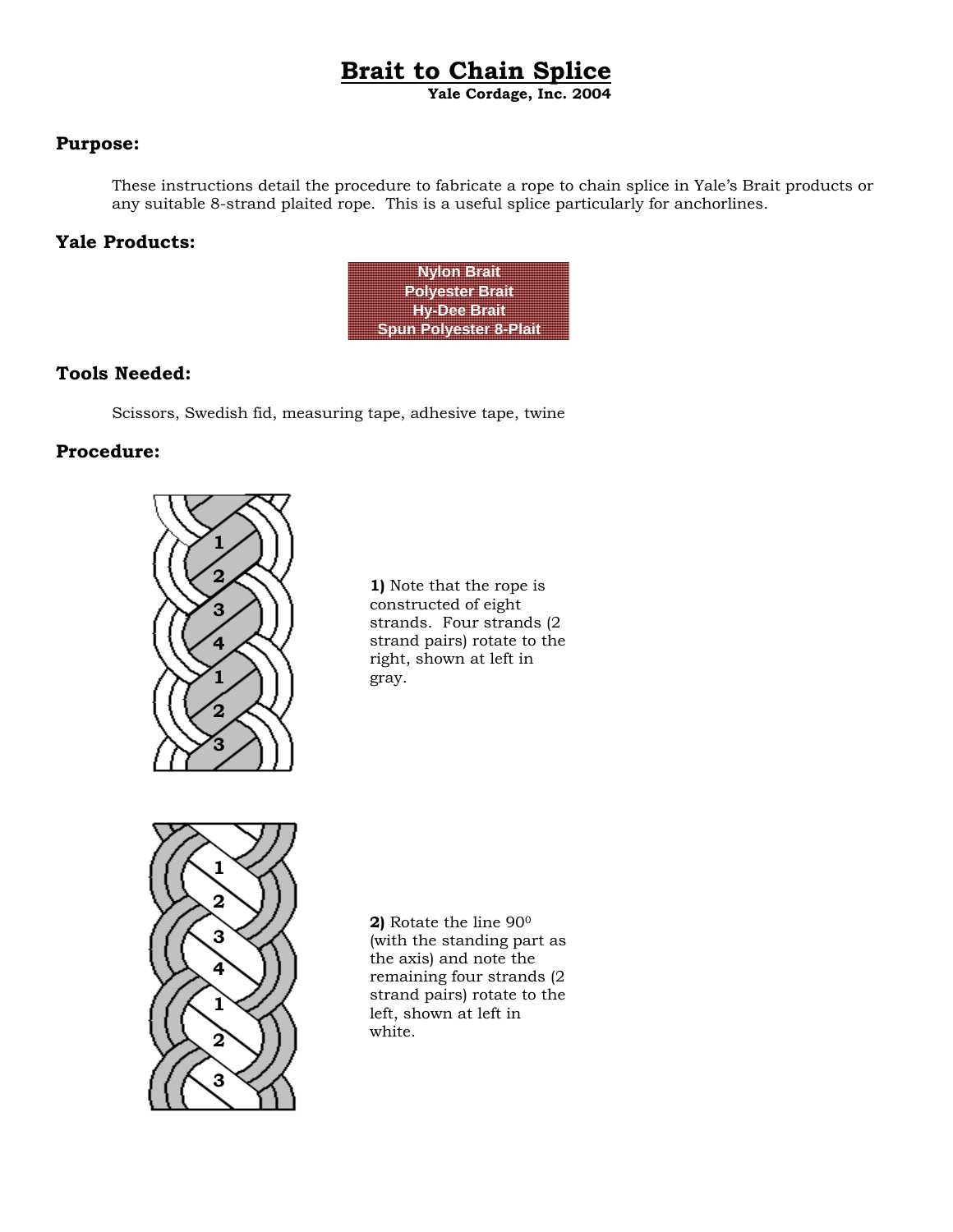



**3)** Count ten "pics" or crowns from the bitter end and secure here w/ small twine.





**4)** Unbraid the strands at the bitter end and tape the pairs together (4 total). Unlay the pairs back to the twine.







 $\overline{\phantom{a}}$ 

**5)** Take one right-laid pair and one left-laid pair (shown in gray and white at left respectively) and pass through the chain.

**6)** Take the remaining right-laid and left-laid pairs and pass through the chain in the opposite direction. Pass around and over the previous pairs.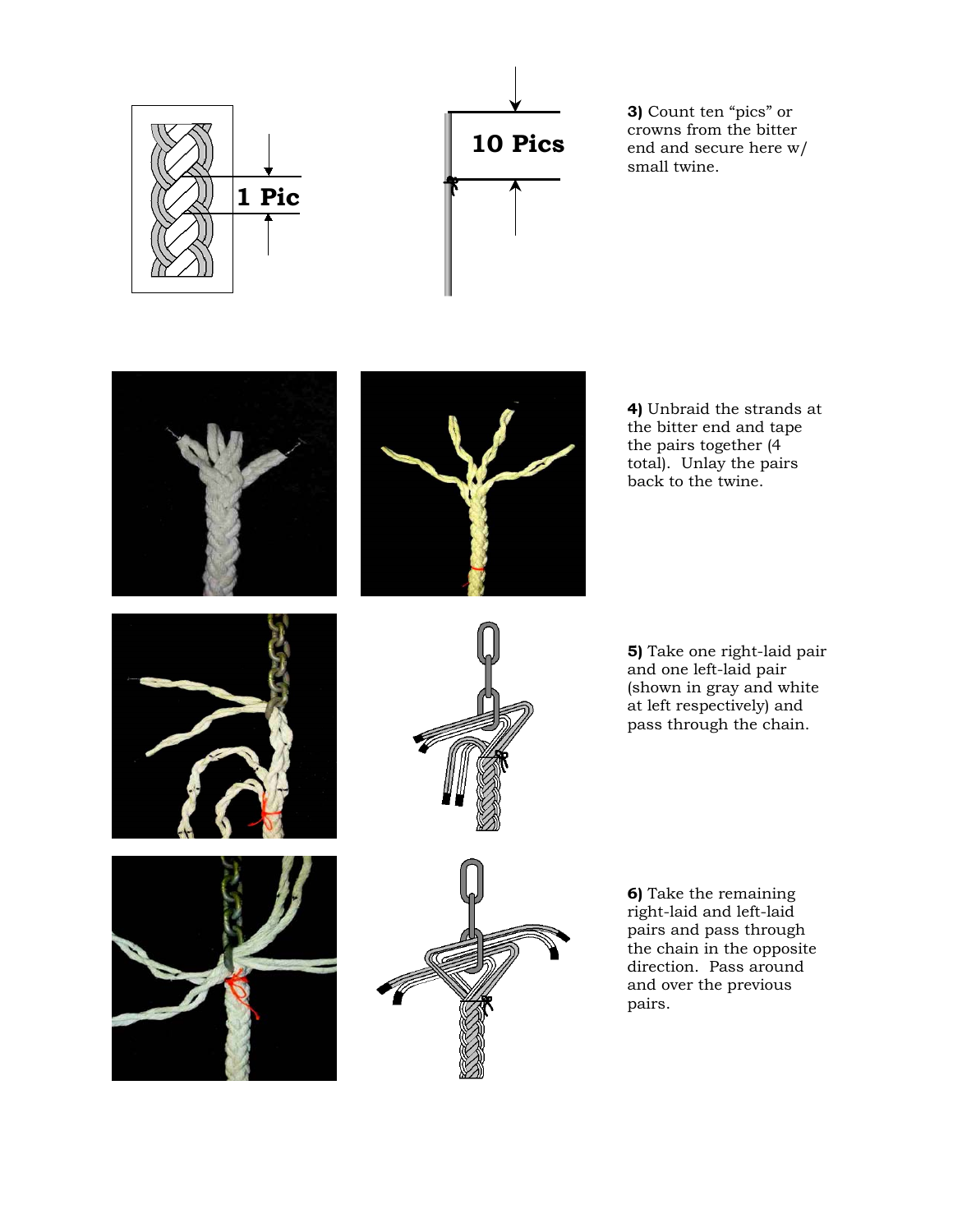





**8)** After each strand pair has been tucked once, continue making tucks with each pair – following parallel with the respective right-laid or left-laid strand. The picture at left shows the splice with two complete tucks made on each strand.

at left shows the splice with 3 "full tucks" made on each strand pair.

**7)** Using the "Swedish fid" to create a tunnel, tuck the right-laid pair under the nearest opposing leftlaid strand pair so that it is running parallel with the right-laid strands. Conversely, tuck the leftlaid pair under the nearest right-laid strand pair. Flip the splice over and tuck the pairs on the opposite side in the same way.

**9)** Continue making tucks on each strand pair until each pair has had 3**\*** "full tucks". (A "full tuck" is a tuck made with both strands of the pair.)

**\***For specific tuck requirements by rope fiber, refer to Table 1.



**10)** For this example, we are using spun polyester 8-plait. Table 1 requires 3 "full tucks". The picture



**11)** After making the required number of "full tucks", tape and cut away one strand from each strand pair. The tucks of these remaining single strands are referred to as "half tucks".

**12)** Continue tucking each single strand for the required number of "half tucks" by Table 1. For this example we will make 2 "half tucks" on each strand (for spun polyester).